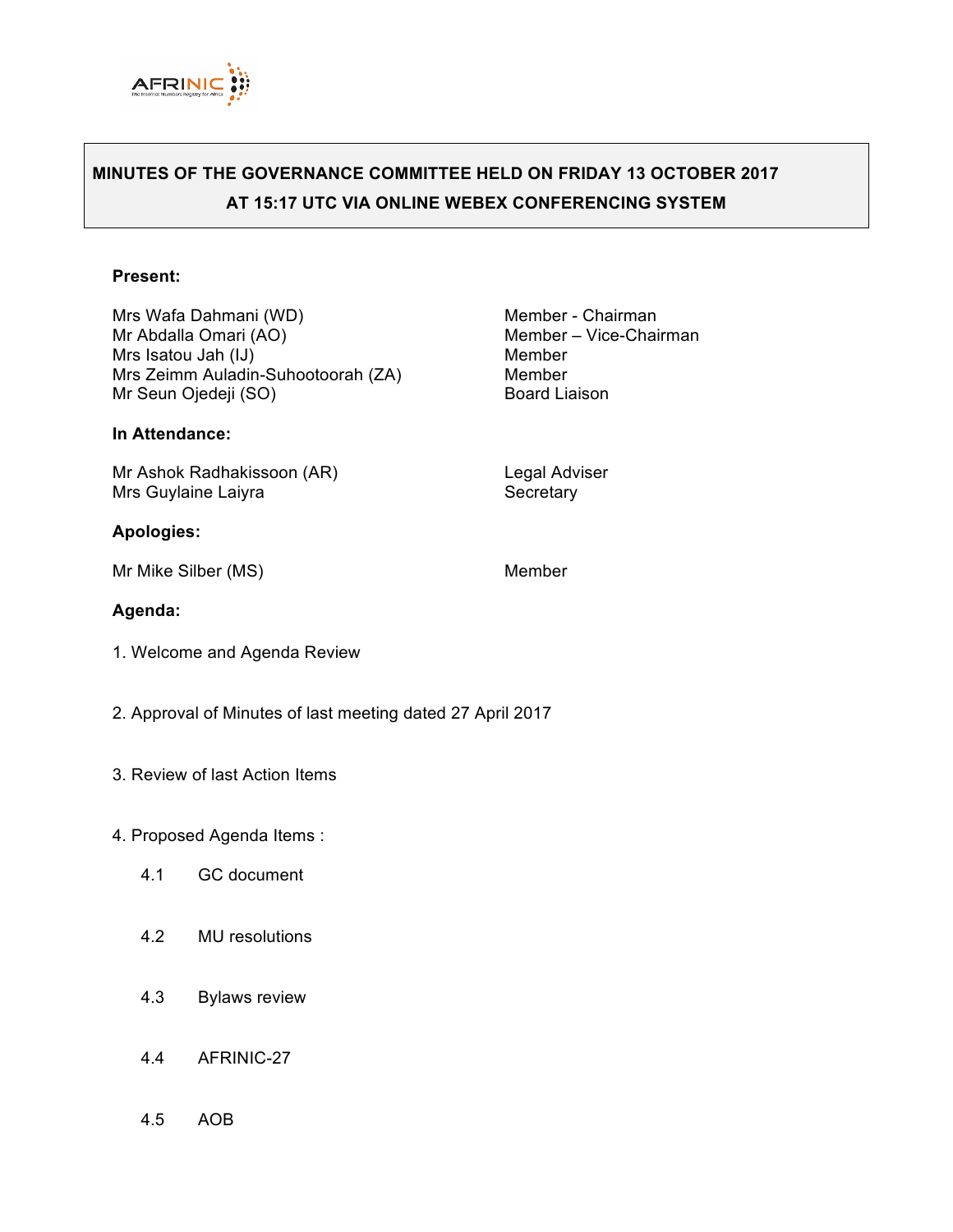### **BUSINESS OF THE DAY**

# **1. Welcome and Agenda Review**

The Chairperson, WD welcomed the Members present online and opened the meeting at 15: 17 UTC. A roll call was carried out to confirm the quorum.

The agenda was adopted as presented.

# **2. Approval of Minutes of last meeting dated 27 April 2017**

The Committee reviewed the last draft minutes dated 27 April 2017 as circulated by the Secretariat.

# **Resolution GC201710.01:**

The Governance Committee approved the minutes of the GovCom meeting held on 27 April 2017 with amendments.

Proposed IJ. Seconded AO. Resolution passed unanimously.

# **3. Review of last Action Items**

**Action Item GC201704-01:** The Legal Counsel AR to compute a table summarizing all the changes in the different versions of the Bylaws.

**Status**: Action Item to be kept Open. The Chair to write to the Legal Counsel.

AO highlighted that the table is important in order to have clear guidance on how to proceed.

**Action Item GC201704-02:** WD to review each Special Resolutions proposed for vote in November 2016 in Mauritius to the community. WD to draft a table of all the special resolutions and AR to add cross-referencing to the Bylaws and Companies Act, if any.

**Status:** Action Item to be kept Open. The Chair will seek guidance from the Legal Counsel and will send the table accordingly.

**Action Item GC201704-03:** AR to send a soft copy of the Company Act for reference.

**Status:** Action Item to be Closed. Completed.

**Action Item 201704-04:** The Chairman WD to amend the GovCom letter to the community and send to Secretariat for publication and sharing on the community mailing list.

**Status:** Action Item to be Closed. Completed. Letter sent and announced during AIS17 Nairobi.

**Action Item 201704-05:** A sub-group to the GovCom was created to work and draft a Governance Committee Operational Guidelines. The group is comprised of WD, IJ and AR. The group will share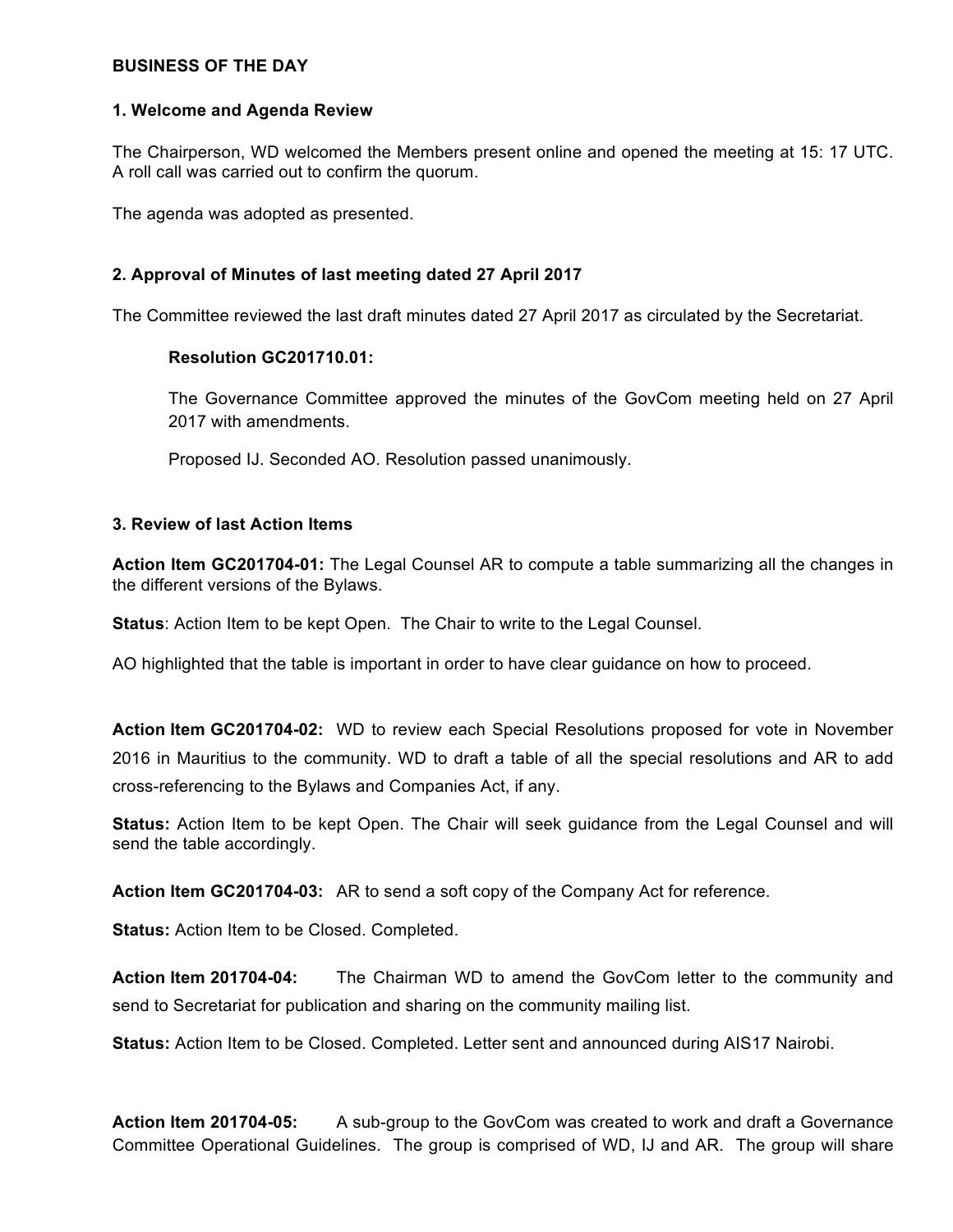the document with the Committee for comments upon completion of the task.

**Status:** Action Item to be Closed. Document drafted and comments received by the Governance Committee Members.

\*\*\*

The Chair opened discussion on the Governance Committee Operational Guidelines and the comments incorporated to the document.

SO shared his concern with Section (B) (viii) of the draft guidelines; if the GovCom decides to remove this clause, there will be a violation of the Non-Disclosure Agreement.

The Chair advised that with regards to the comments on the pre-meeting process of the development of policies, she will seek guidance from the Legal Counsel with regards to this particular clause.

The GovCom also debated on Section (E) (i) with respect to acknowledgement of request for advice from the community. ZA pointed out that there is no process on how replies to the request for advice will be managed by the Governance Committee. WD clarified that there once issues / requests are received from the community, they will have to be discussed by the whole GovCom on the mailing list before being considered in the formal meeting for a decision. ZA was of the view that 4 meetings per year will not be enough to reply to the request for advices since the guidelines are saying an acknowledgement to be sent by 3 days and feedback by 3 weeks; in terms of availability of GovCom Members and expectations of the community, the timelines may not be met as outlined. There should be enough time to consider the request and to reply.

AO proposed that the Secretariat pick up the issues / requests from the community and transfer to the Chair, then the discussion to be held on the mailing list.

IJ acknowledged the receipt of the request of advices by the Secretariat and the Chair to then acknowledge the request within 3 working days. It is the responsibility of the GovCom to respond within a reasonable period of time, like for example 6 weeks could be reasonable. The GC document to be updated accordingly.

**New Action Item 201710-01:** The Chair to present a clean copy of the Governance Committee Operational Guidelines taking note of all the comments and the document to be approved and published before the next AFRINIC meeting.

SO proposed that the GovCom to send the final document to the Board for the final comments, if any, before publication.

**Action Item 201704-06:** The Chairman WD to write to the CEO and request a slot about 15mins in the agenda for the GovCom.

**Status:** Action Item to be Closed. Completed**.** 

**Action Item 201704-07:** The Secretariat to look into the creation of a webpage for the Governance Committee under the AFRINIC website.

**Status:** Action Item to be Closed. Completed. Webpage available and uptodate.